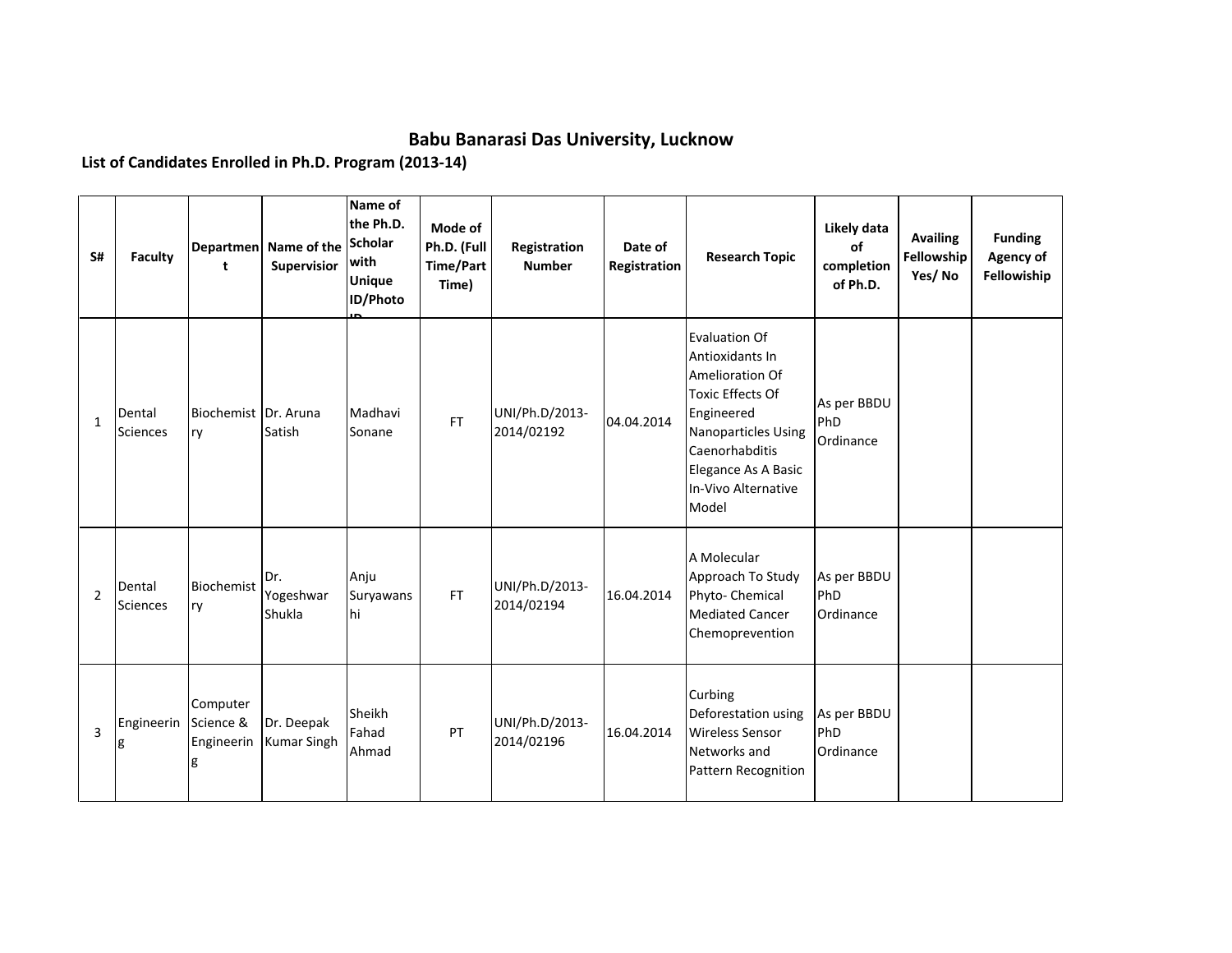| $\overline{4}$ | Manageme Manageme Dr. Pooja<br>nt       | nt               | <b>Bhatia</b>           | Ashish<br>Kumar<br>Srivastava | PT        | UNI/Ph.D/2013-<br>2014/02205 | 16.04.2014 | Study of factors<br>affeting customers<br>preference for<br>shopping at<br>organized retails<br>stores in Kaval cities<br>of U.P. | As per BBDU<br>PhD<br>Ordinance |  |
|----------------|-----------------------------------------|------------------|-------------------------|-------------------------------|-----------|------------------------------|------------|-----------------------------------------------------------------------------------------------------------------------------------|---------------------------------|--|
| 5              | Pharmaceu Pharmaceu<br>tical<br>Science | tical<br>Science | Dr. Anurag<br>Mishra    | Gunja<br>Srivastava           | PT        | UNI/Ph.D/2013-<br>2014/02288 | 16.04.2014 | Development and<br>standardization of<br>hepatoprotective<br>polyherbal<br>formulation.                                           | As per BBDU<br>PhD<br>Ordinance |  |
| 6              | Pharmaceu Pharmaceu<br>tical<br>Science | tical<br>Science | Dr. Harinath<br>Dwivedi | Anupam<br>Bisht               | <b>FT</b> | UNI/Ph.D/2013-<br>2014/02203 | 21.04.2014 | Development of<br>antidiabetic<br>formulation from<br>some indian<br>medicinal plants.                                            | As per BBDU<br>PhD<br>Ordinance |  |
| $\overline{7}$ | Pharmaceu Pharmaceu<br>tical<br>Science | tical<br>Science | Dr. Harinath<br>Dwivedi | Amit<br>Porwal                | PT        | UNI/Ph.D/2013-<br>2014/02200 | 15.04.2014 | Design and<br>Evaluation of<br>Gasteroretentive<br>drug delivery<br>systems for<br>treatment of<br>cardiovascular<br>diseases.    | As per BBDU<br>PhD<br>Ordinance |  |